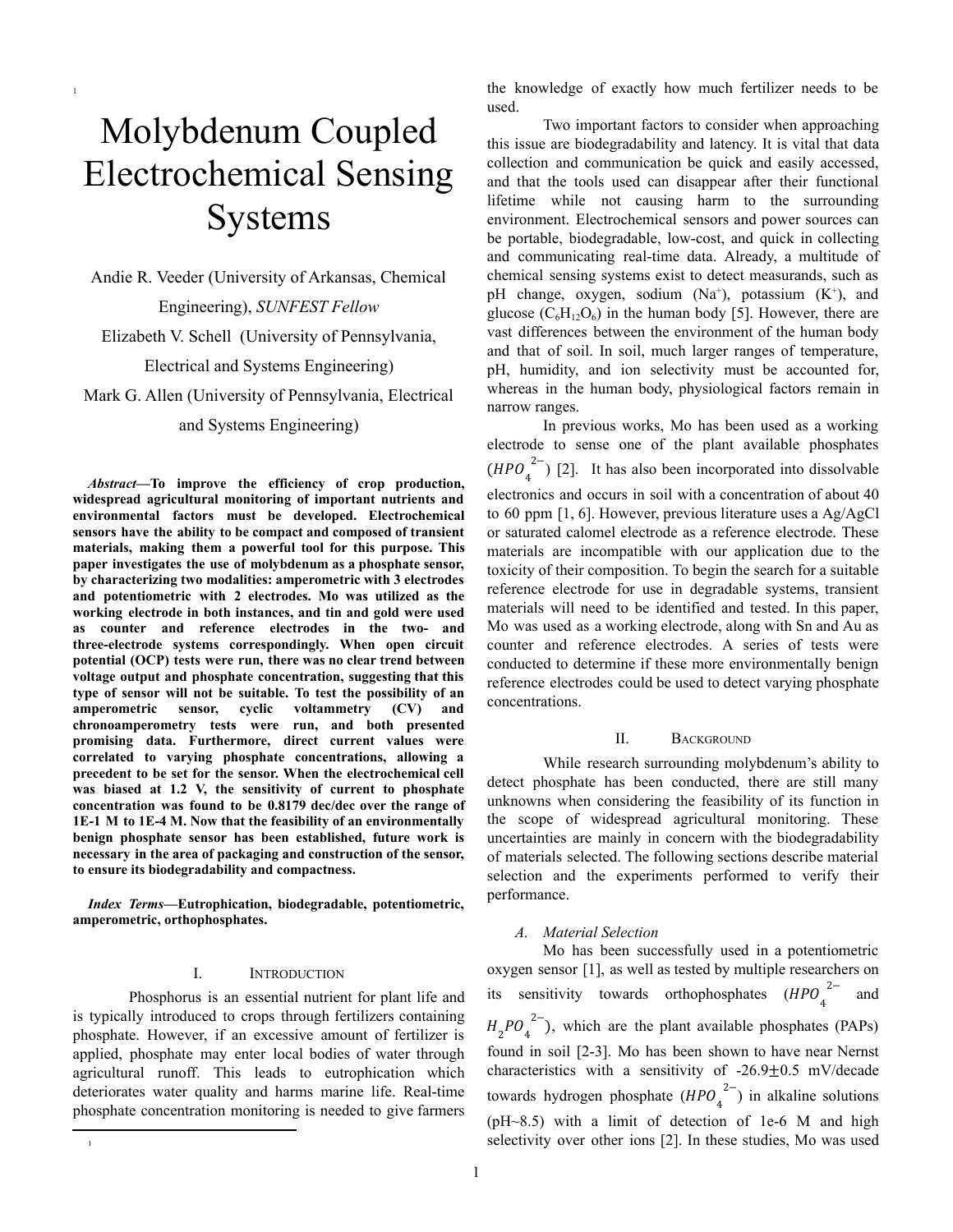as the working electrode coupled with saturated calomel in a two-electrode system [2] as well as with platinum mesh as a counter electrode with a silver/silver chloride (Ag/AgCl) reference electrode in a three-electrode system [3].

Cobalt has also shown promising results in being able to detect orthophosphates, specifically dihydrogen phosphate  $(H_2PO_4^{2-})$ , however, similarly to Mo, it only gives accurate 2− data while functioning in a narrow pH range, favoring acidic conditions (pH~6) [3]. The reason Mo and Co have this specificity concerning pH range is because they are each only responsive to a particular phosphate ion, and each ion dominants in a particular pH range. Because of these restraints, when considering agricultural applications, one must choose the working electrode to match the given field conditions. Ultimately, since Mo has shown repeated success in being able to detect orthophosphates with low limits of detection and high selectivity, as well as being used in an already functioning potentiometric sensor [1], it was chosen as the working electrode.

Ag/AgCl is a commonly chosen reference electrode and is known to give predictable and accurate data, however, Ag is toxic to marine life in large quantities [4], and therefore cannot be used for the scope of biodegradable agricultural monitoring. Similarly, saturated calomel must be taken out of consideration due to its composition of mercury, which would be dangerous to introduce into farmland. Other metals such as Sn and Au were tested as reference and counter electrodes as they are environmentally benign and believed to not have any adverse effects in small quantities once broken down.

# *B. Sensor Design*

In this work, two types of sensors were explored. The first option was a potentiometric sensor, which directly correlates voltage output to phosphate concentration. It has the ability to be a sensor and a power source, all driven by the electrochemical reactions occurring within the cell. The sensor can operate in two modes, one being the "battery" mode, and the other being "sensor" mode, allowing it to be self-powered. This technique was successful in detecting oxygen in solution [1], and it will be explored in the case of phosphate sensing.

Another option to consider is an amperometric sensor, which is biased at a certain voltage, and consequently creates a current that is directly correlated to local phosphate concentration. This would require an outside power source to supply the voltage to the sensor. We have evaluated the performance at a bias of 1.2 V because that value can be supplied by existing biodegradable Zn-Air batteries [7].

# III. MATERIALS AND METHODS

A Gamry reference 600 and WaveDriver 10 were used to conduct open circuit potential, cyclic voltammetry, and chronoamperometry tests. The experimental set-up consisted of a ring stand, 50 mL beaker, and magnetic stir rod. A laser cutter was used to create a structure for the electrodes to fit through and attach to the leads, as shown in Figure 1. All three electrodes were cut using scissors, following a template that

allowed about  $1 \text{ cm}^2$  of electrode to be suspended in solution. Before every test, the Mo electrode was sanded, then cleaned with isopropyl alcohol and deionized water. Phosphate buffer solution (PBS) was mixed to a concentration of 1e-1 M using phosphate buffer powder from Sigma Aldrich, and deionized water. A pH meter was used to record the pH of PBS before every experimental run.



**Figure 1:** Experimental set-up

### IV. EXPERIMENTAL RESULTS

*A. Potentiometric Approach*



**Figure 2:** Open circuit potential between Mo and Sn measured 1000 s after submersion at varying phosphate concentration

The open circuit potential between Mo and Sn was measured in varying phosphate concentrations. The voltage was recorded after the system had settled for 1000 s.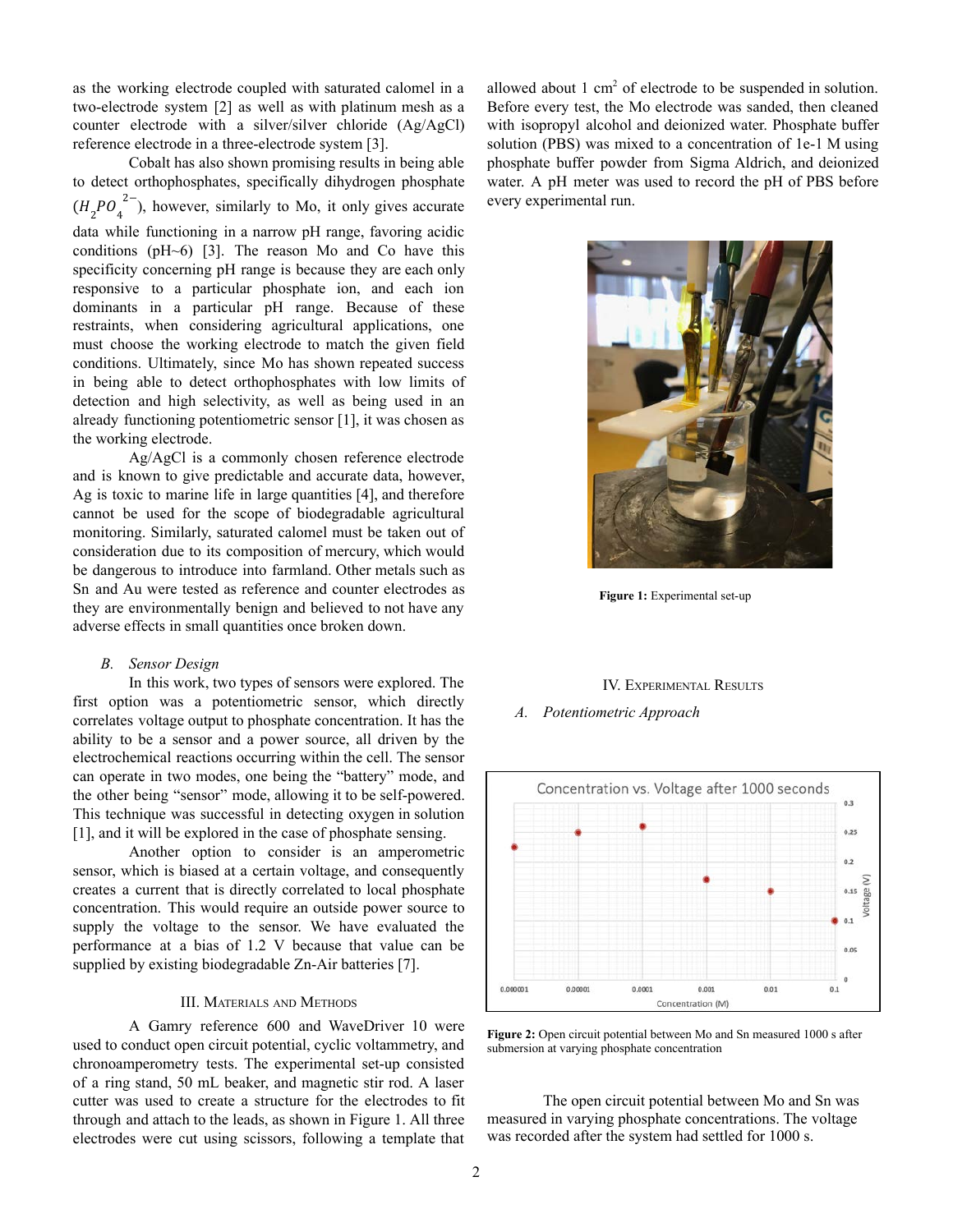# *A. Amperometric Approach*





**Figure 3:** CV results at voltage of 1.2 V

Cyclic voltammetry was used to sweep the electrochemical cell from a voltage of 0.5 V to 1.5 V in 1e-2 M phosphate buffer solution, and the current at 1.2 V was extrapolated and graphed above.



**Figure 4:** CV results with 3-electrode system

In the attempt to see if the current would reach a peak, the electrochemical cell was sweeped from -2 V to 2 V in 1e-2 M phosphate buffer solution. A three-electrode system was used, Mo as the working electrode and Au as the counter and reference electrodes.

**Figure 5:** Chronoamperometry results

*Table 1:* Time for current to settle at 1.2 V

| Concentration (M) | Time(s) | Time (min) |
|-------------------|---------|------------|
| $1e-1$ M          | 300     | 5          |
| $1e-2M$           | 2500    | 41.67      |
| $1e-3$ M          | 500     | 8.33       |
| $1e-4M$           | 500     | 8.33       |
| $1e-5$ M          | 800     | 13.33      |
| $1e-6$ M          | 400     | 6.67       |



**Figure 6:** Au electrode in 1e-1 M PBS after 1.2 V